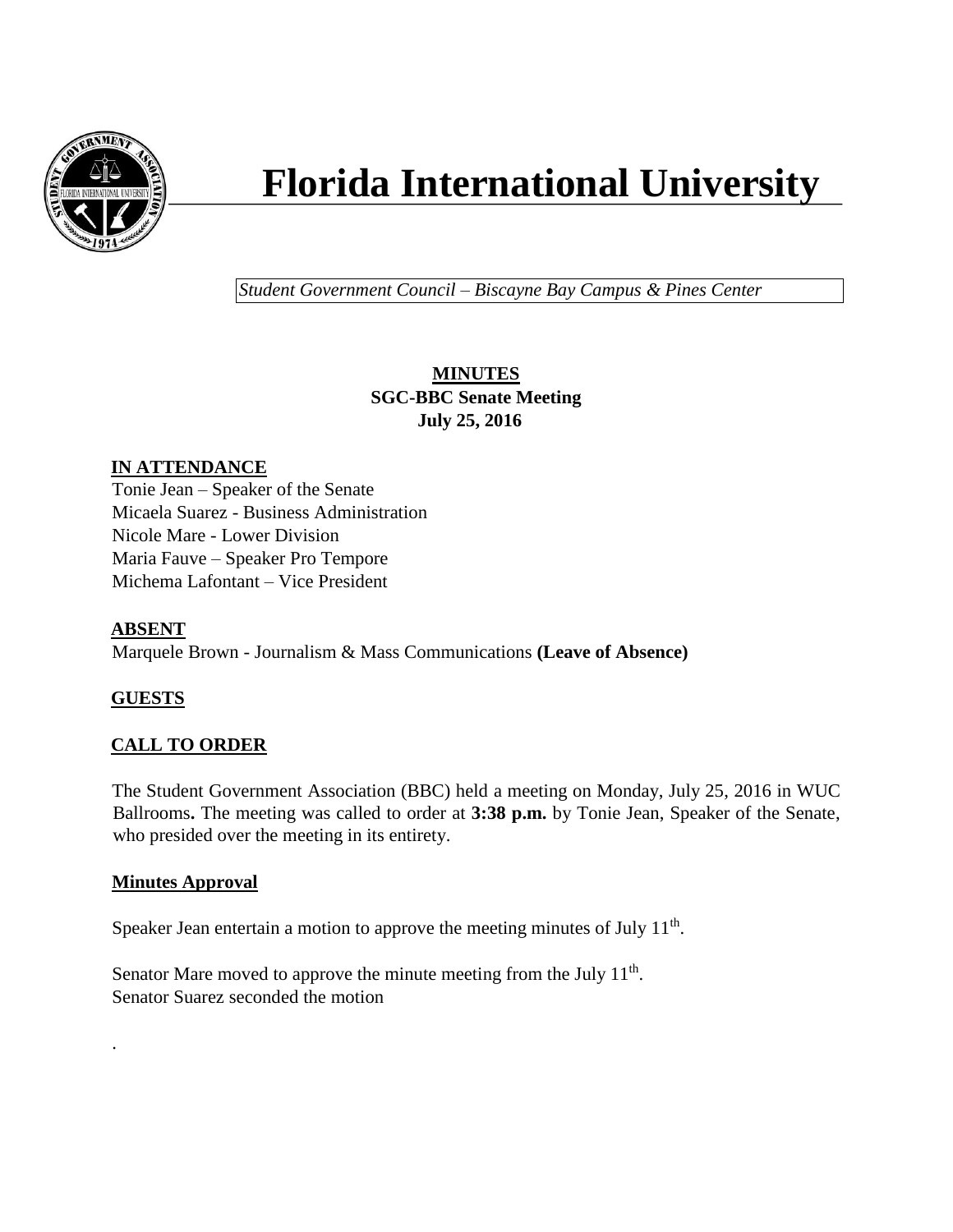#### **SPEAKER REPORT**

- Speaker Jean said that next week will be finals week.
- Speaker Jean said that this will be our last meeting.
- Speaker Jean said that she meant with President Mejia, about how the senate meeting should be handled.
- Speaker Jean said that everyone need to have on your shirts during the meeting.
- Speaker Jean said that in the first week of classes, SGA will table twice that week.

## **VICE-PRESIDENT'S REPORT**

- Vice President Lafontant said to remember to recruit new SGA member.
- Vice President Lafontant said that GroupMe will be used for communication between members.

#### **SPEAKER-PRO TEMPORE REPORT**

• Speaker-Pro Tempore Fauve went to ASGA with Larissa and had a great learning experience.

## **FINANCE CHAIR REPORT**

• Senator Suarez said that there will be one finance request for today.

## **INTERNAL AFFAIRS REPORT**

- Senator Mare said that ASGA was fun and has a lot of idea for SGA.
- Senator Mare said that gift basket or anything could help welcome new residents to Bayview.

## **ADVISOR REPORT**

- Ms. Adames said that she will be out for the first week of August  $1<sup>st</sup>$ .
- Ms. Adames said that on August  $18<sup>th</sup> \& 19<sup>th</sup>$  will the two-day retreat with yoga breakfast in the morning.
- Ms. Adames said that she will be sending the list of thing that will be need to bring.